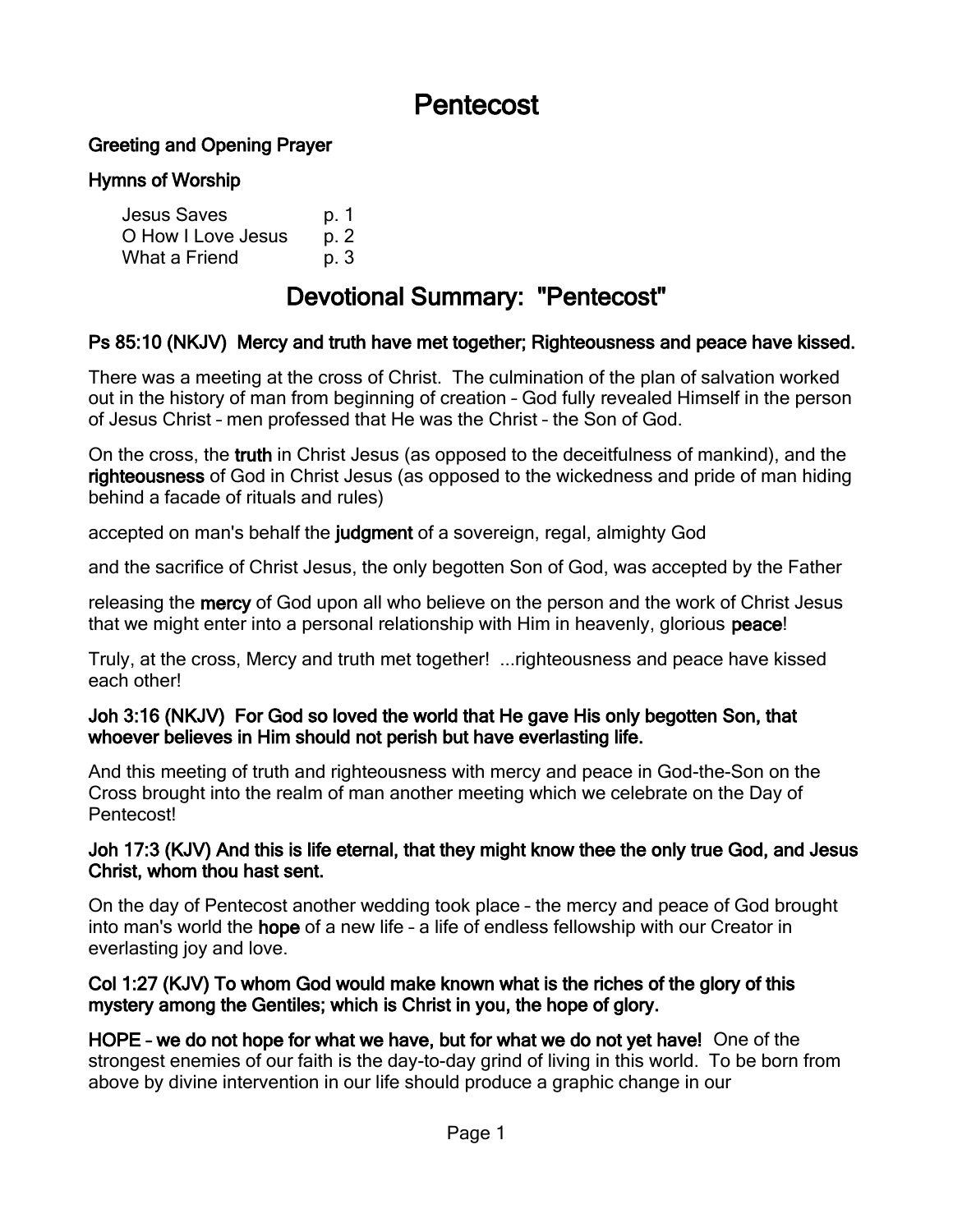circumstances...right? Well, there is a huge change in who we serve and what we believe, but the world we live in has not changed yet. That day is still to come. Also, we enter into a relationship with God in all His perfection and purity and we have all sorts of bad habits and wrong ways of thinking that He must gently, patiently work out of our lives. So, there is a great need for us to hold on to the truth of God's delivering power in the face of progress that often seems all too slow. Allow me to use the following story to illustrate:

## One Step at a Time

When I got old enough to feel my oats and set out on my own, I started making my own choices. I wanted to go to the beautiful, snow-covered mountains that I heard everyone talking about. I thought I could see them way off in the distance. But, some folks tried to tell me I would get lost if I set out by myself. I needed someone to lead and guide me. Only One knew the way; His name was Jesus. That thought was foolish to my pride. I was confident that I could find my own way. How could Jesus know better than me what was right for me? Nobody and no thing could stand in my way. I was tough and I was smart.

Well, I set out alright. And though I had a fair picture in my mind of what the mountaintops looked like, I eventually lost the possibility of catching sight of them in the forest around me. I kept going. I knew I was good enough for the task.

As I trudged along, I began to wonder if I was walking in circles. And I could not see the edge of the woods anymore. In fact, things looked more like a jungle now. I thought I heard something buzzing near my path. I stepped off what I thought was the trail to see what was making the funny noise and my foot tromped smack in the middle of a hornets' nest. I ran as fast as I could, screaming as loud as I could. I didn't care which way I was going as long as I kept the hornets at bay.

Then I saw a clearing to the left and headed for it. "Maybe I'll find rest there" I thought. Well, the clearing was a lions' den. Big ones, with big teeth and big claws and they jumped up when they saw me with a very hungry look in their eyes. Off like the wind again was I!

I saw smoke. A village! Oh, finally, civilization. I stumbled into the circle of huts, out of breath and hardly able to talk. The lions held up and crouched in the edge of the underbrush. The natives did not speak my language. They had spears and knives and blow-guns with a sticky, smelly substance dripping from their darts. I swatted at the hornets swarming around my head, hoping they may have some mosquito netting. Then I saw the big black pot just as a spear thudded into the tree right beside me. Cannibals!

Arms flailed and torn by thorns and bushes, heels kicking up mud, blinded by terror, deafened by my own howling and cries, I tore off into the ever deepening jungle.

Before I knew it, I found myself in a deep, deep swamp. I felt my knees sinking into the mud and muck - quicksand! A huge viper snaked his body through the slime in my direction. The lions roared, snapping their jaws at the edge of the jungle. The cannibals whooped and gnashed their teeth, drawing up on the edge of the quicksand pit throwing spears and shooting darts at me. The hornets still swarmed around my head. My legs ached, my arms bled, my head swirled, my heart pounded. Now up to my armpits in quicksand. I knew, at last, I was hopelessly lost!

Just then, I looked up with a face distorted by agony and despair, and there, just through a